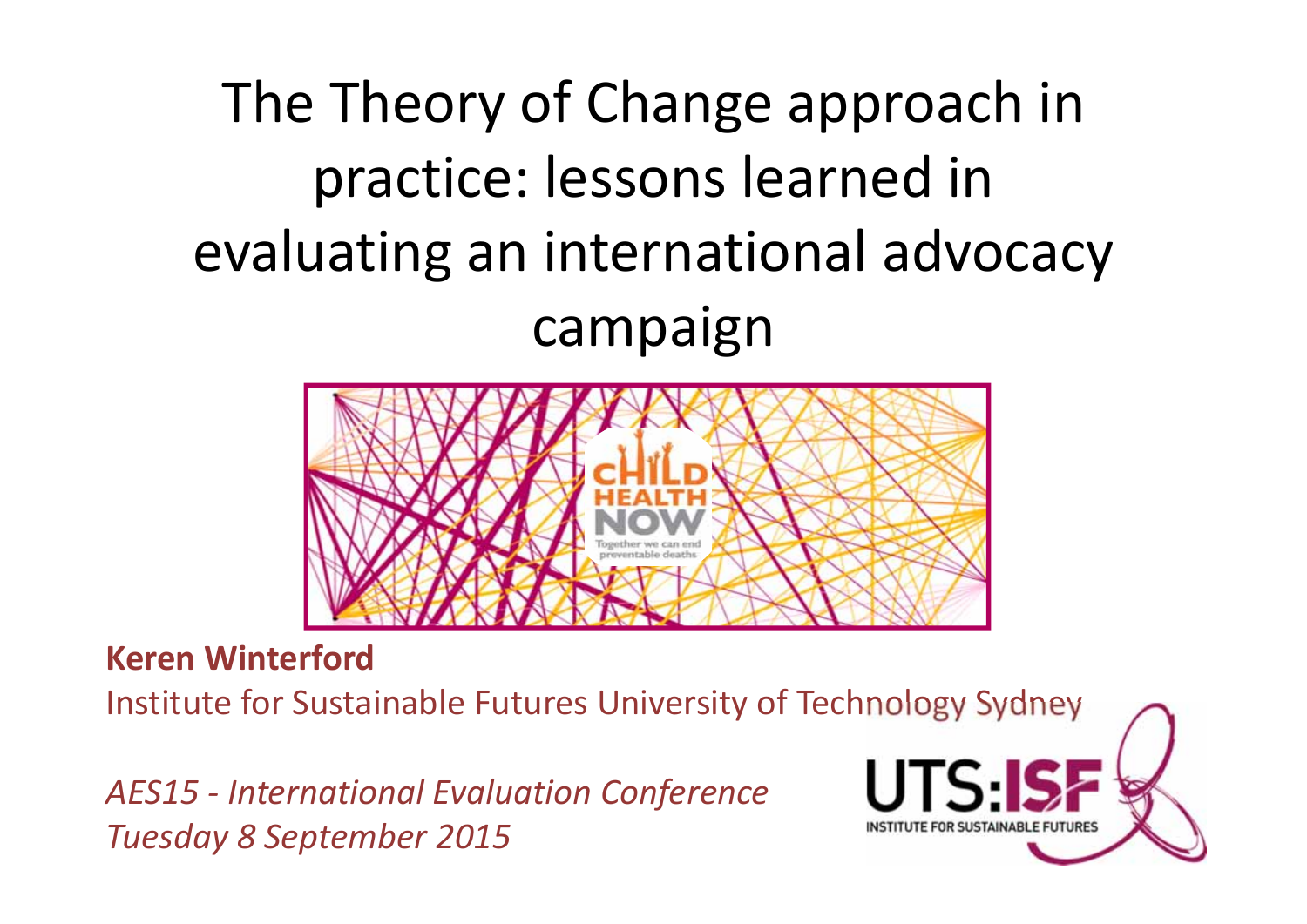# Road map for presentation





### Theory of **Change**

**Advocacy** The act of pleading or arguing

The act of pleading or argums<br>in favor of something, such as The act of promething, such as<br>in favor of something, such as<br>a cause, policy, or interests of<br>active support of an idea or c



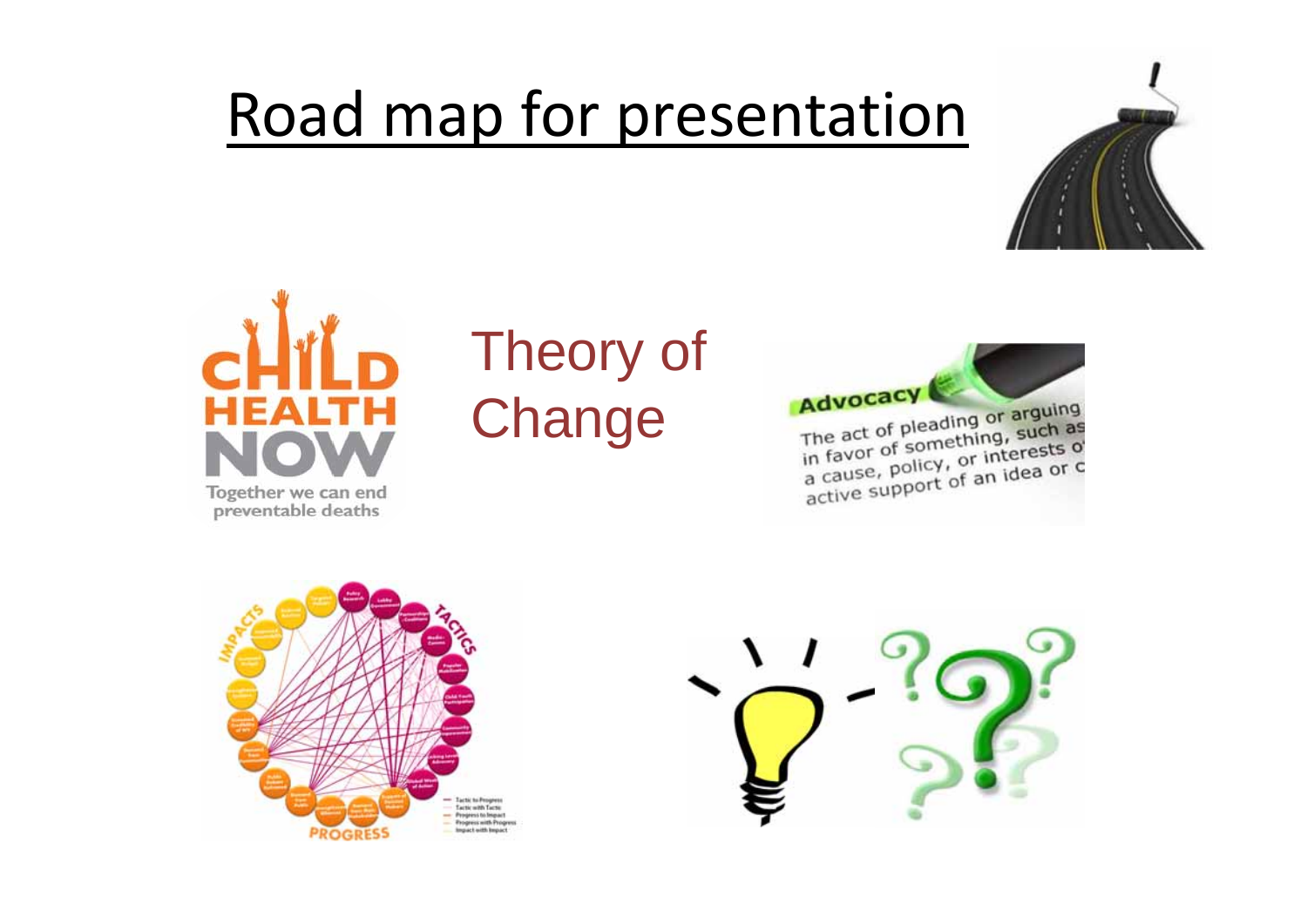# The Evaluation Focus









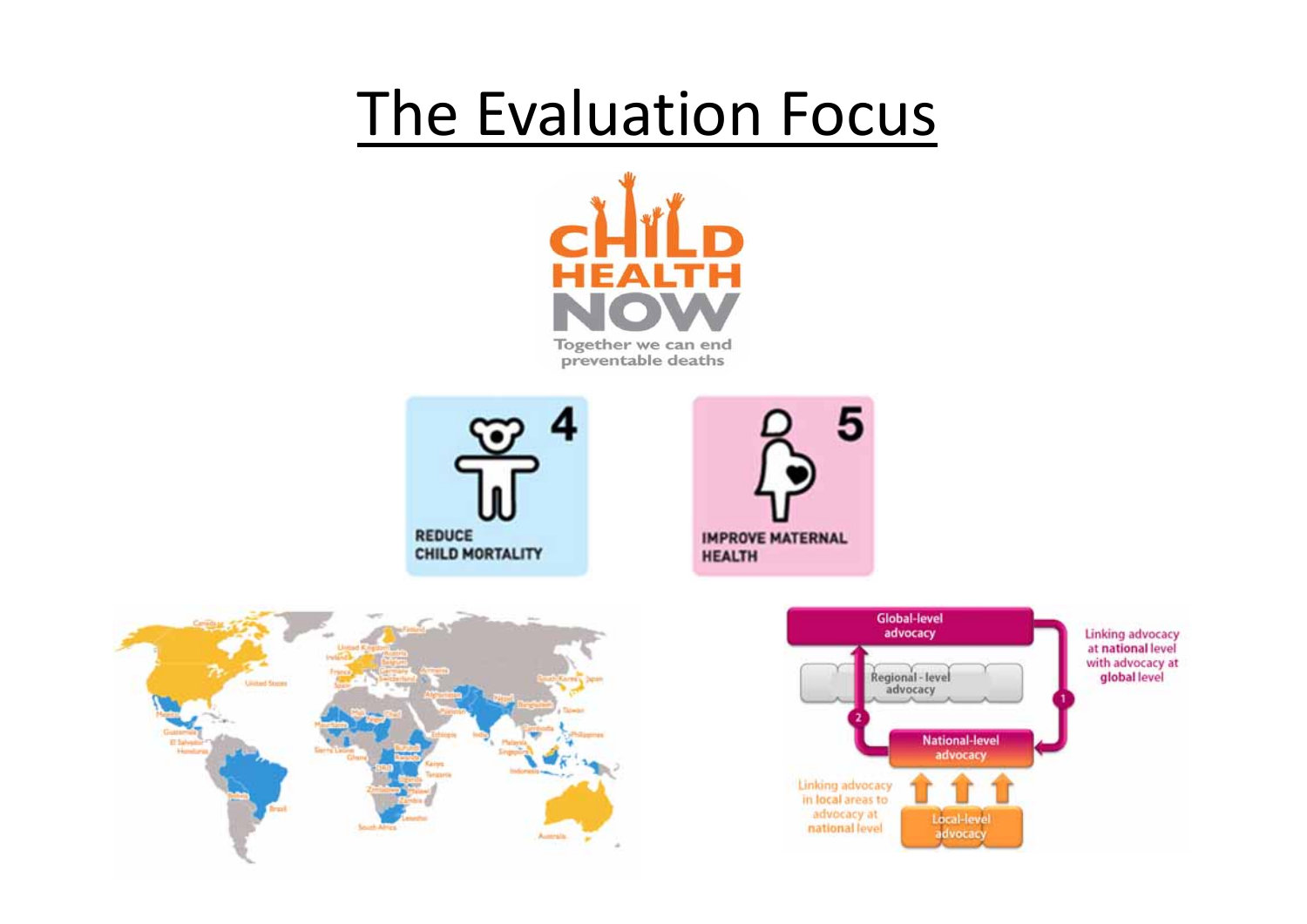## Elements of advocacy and issues for evaluation

Multiple components to advocacy work

Multiple actors do advocacy work

Responsive action to changing context

Change achieved beyond timeframe of the advocacy campaign

Defining success may differ depending on who you ask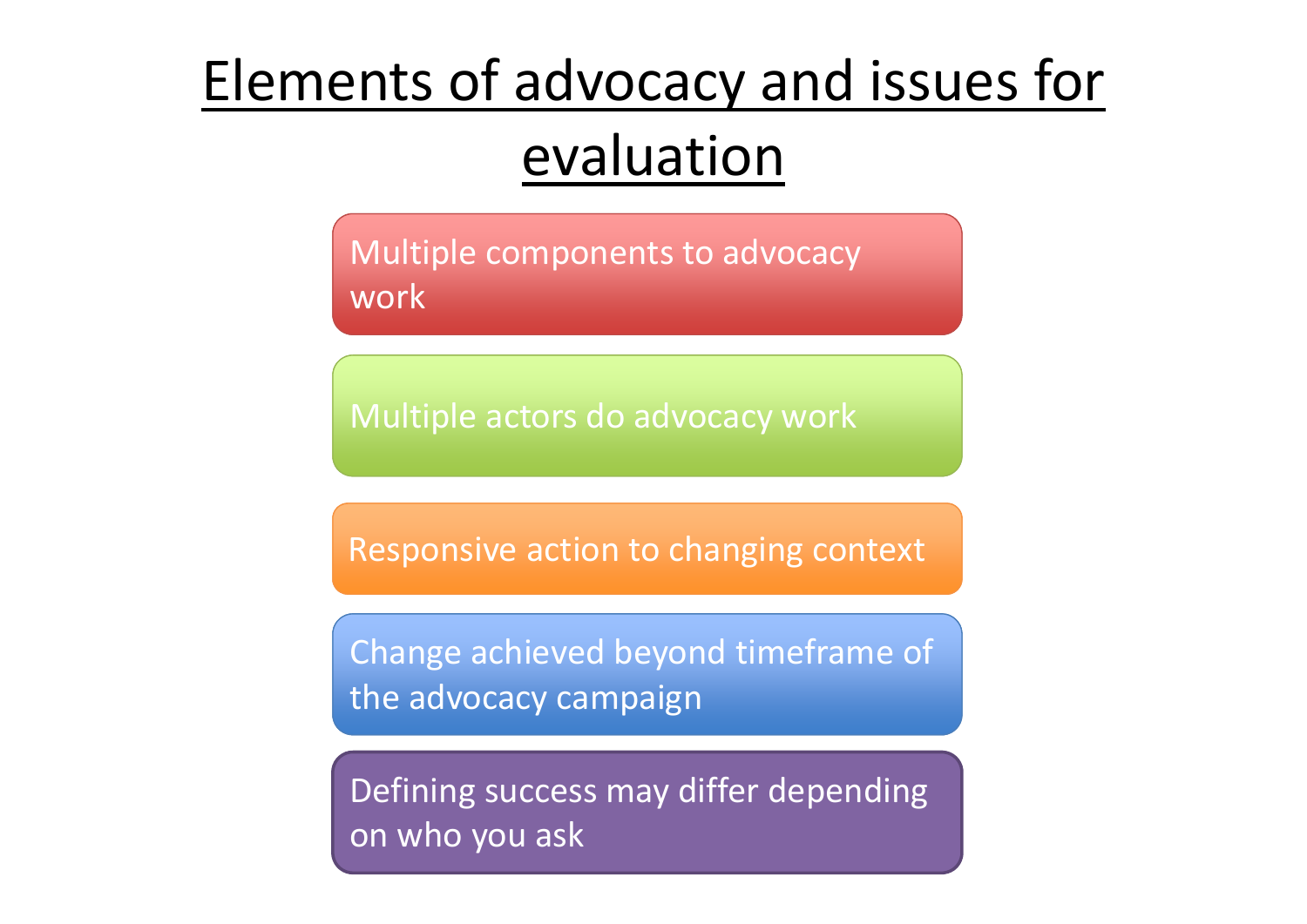Elements of <sup>a</sup> theory of change approach for evaluation

- 'Theory of change'….explains how an intervention (a project, <sup>a</sup> programme, <sup>a</sup> policy, <sup>a</sup> strategy) is understood to contribute to <sup>a</sup> chain of results that produce the intended or actual impacts (BetterEvaluation)
- Evaluating through Theory of Change approach focuses on extent to which chain of results have been achieved and testing the plausible causal connections between change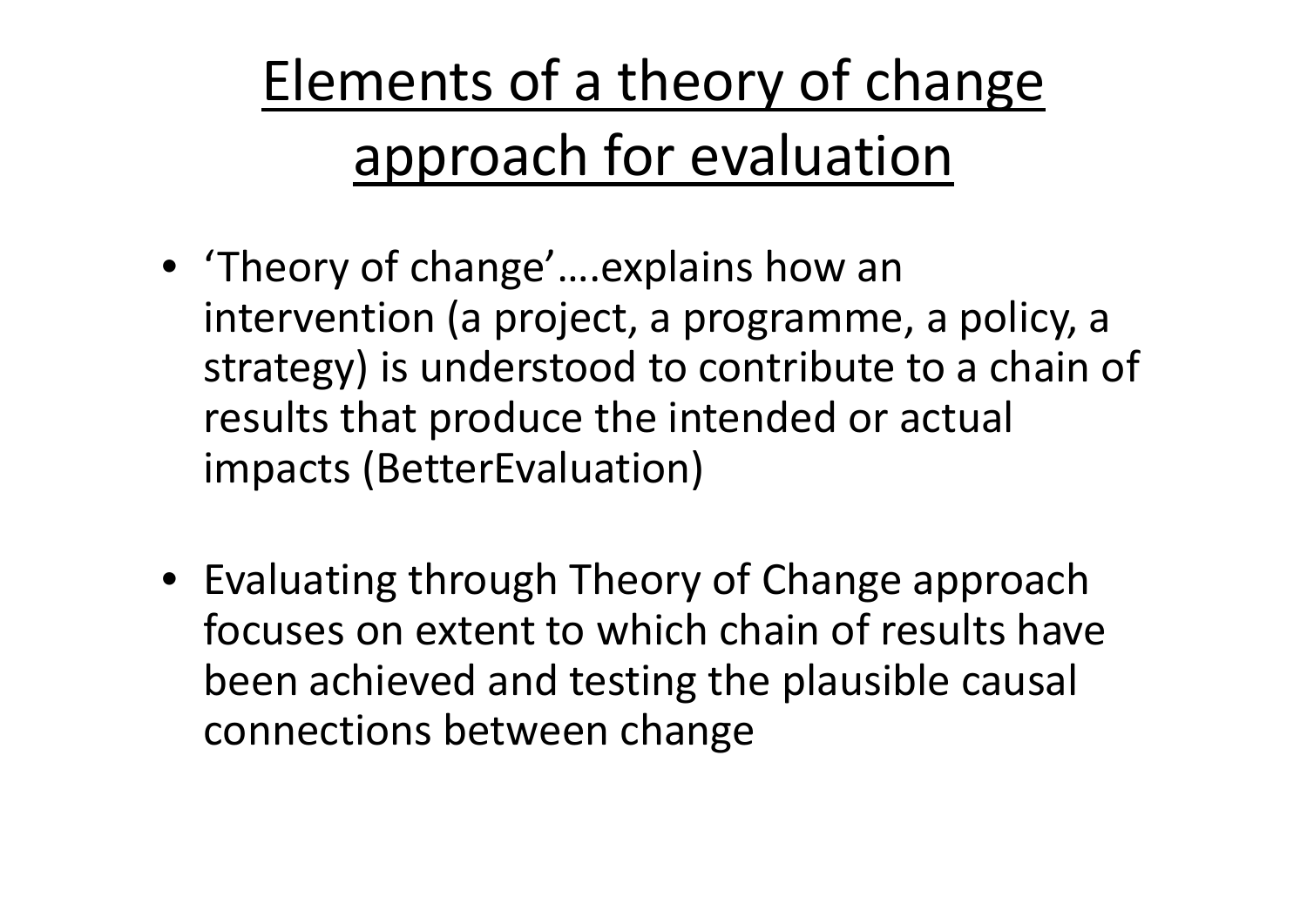# Applicability of Theory of Change approach to advocacy campaigning

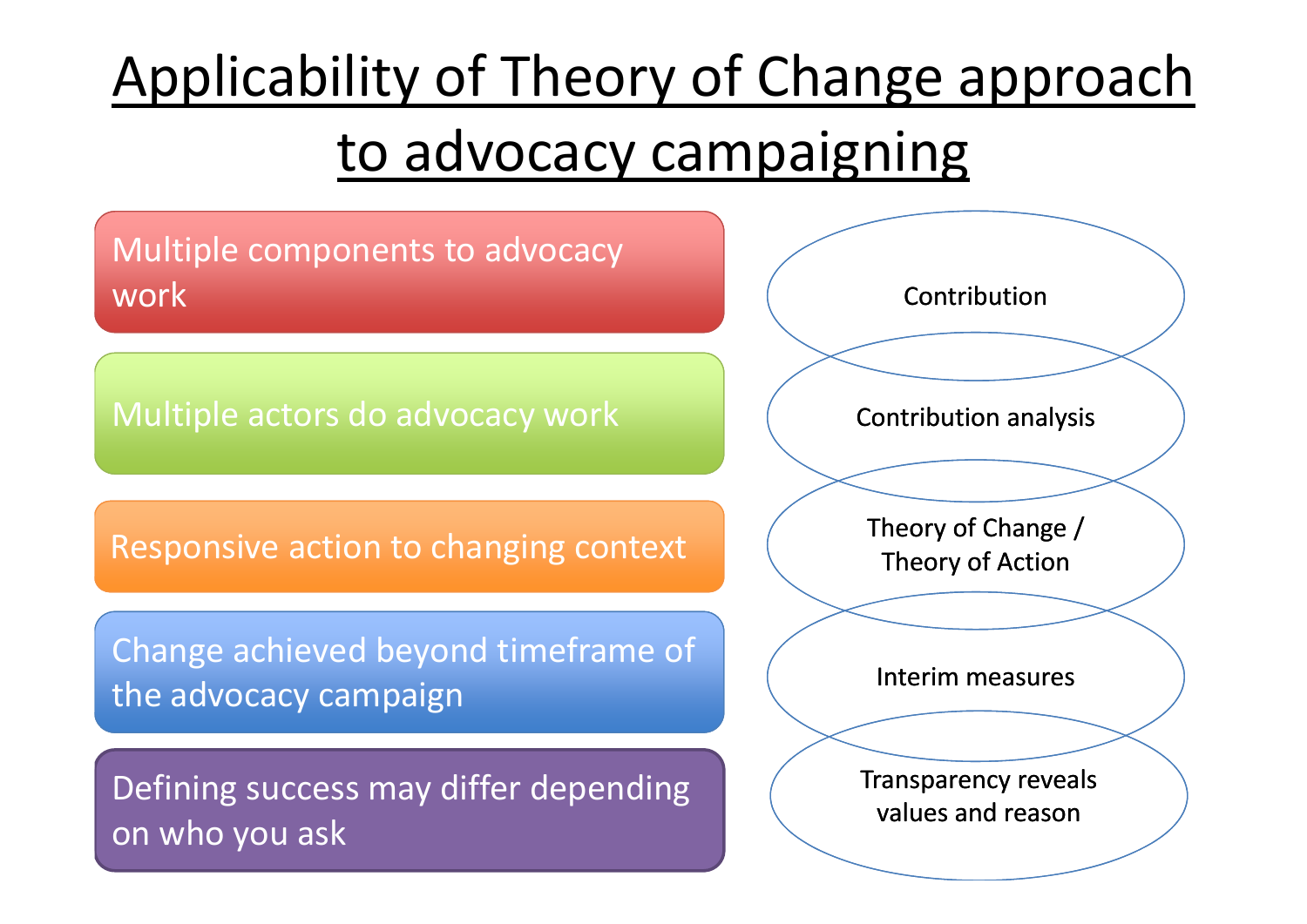# Our evaluation practice to date

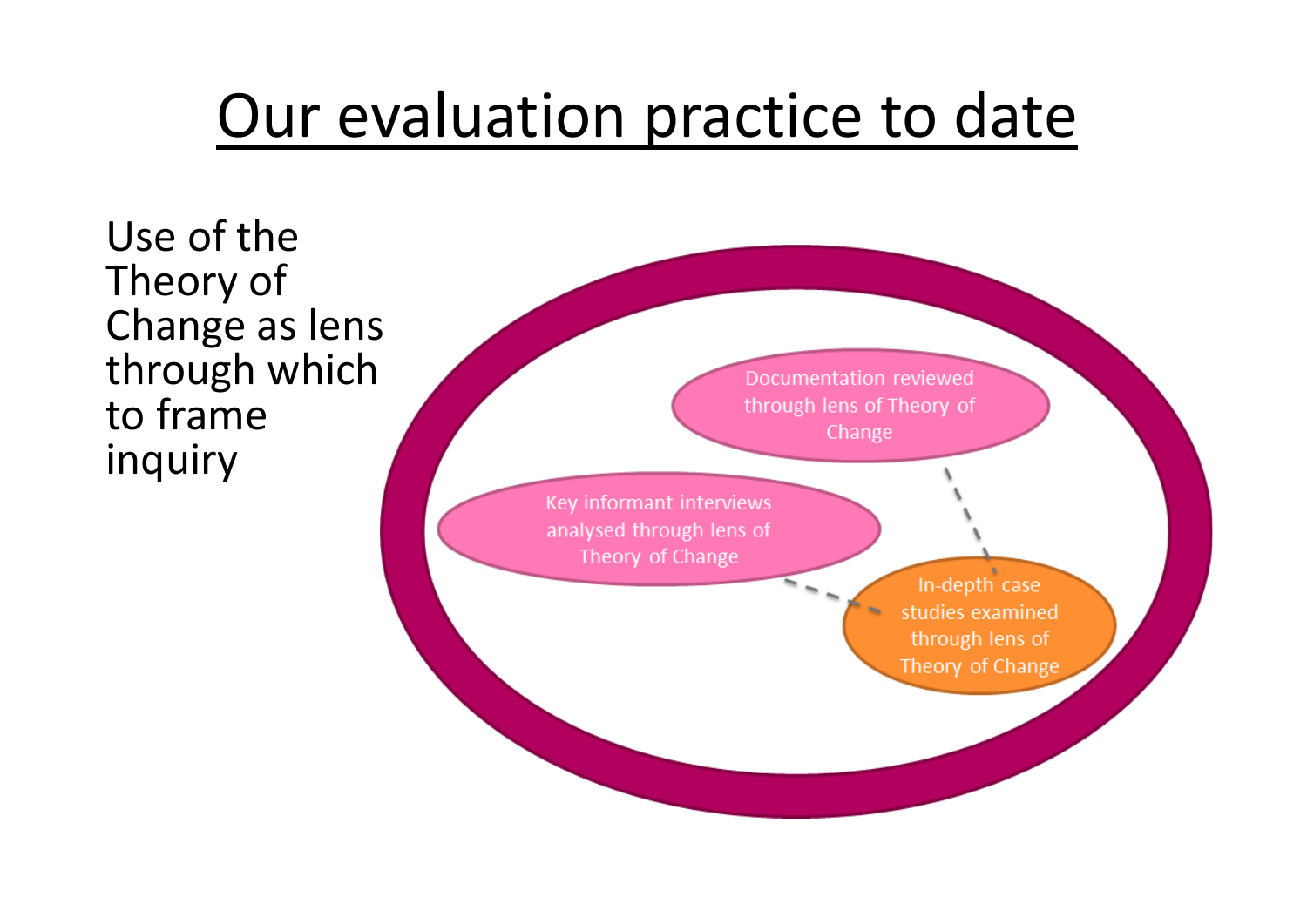### Use of the Theory of Change as lens through which to frame inquiry in these areas

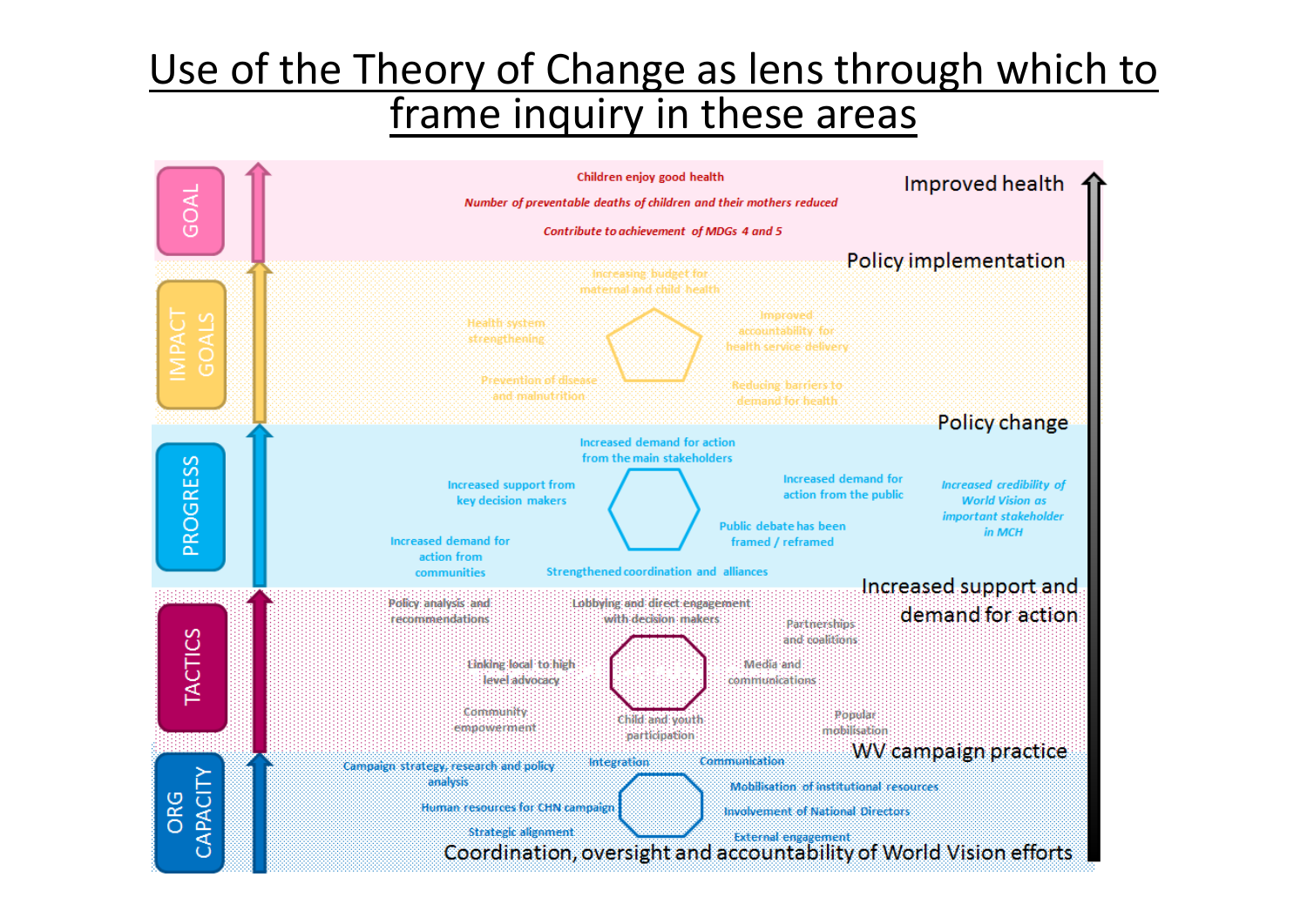# Our practice to date

### **PHASE 1**

- Explore the CHN advocacy campaign model
- Assess contribution of Child Health Now to World Vision advocacy capacity

*Document reviewInterviewsCase studies*

#### **PHASE 2**

• Assess the impact or contribution of the campaign to meeting objectives across multiple spheres of influence

*Analysis and synthesis of locally conducted campaign evaluations*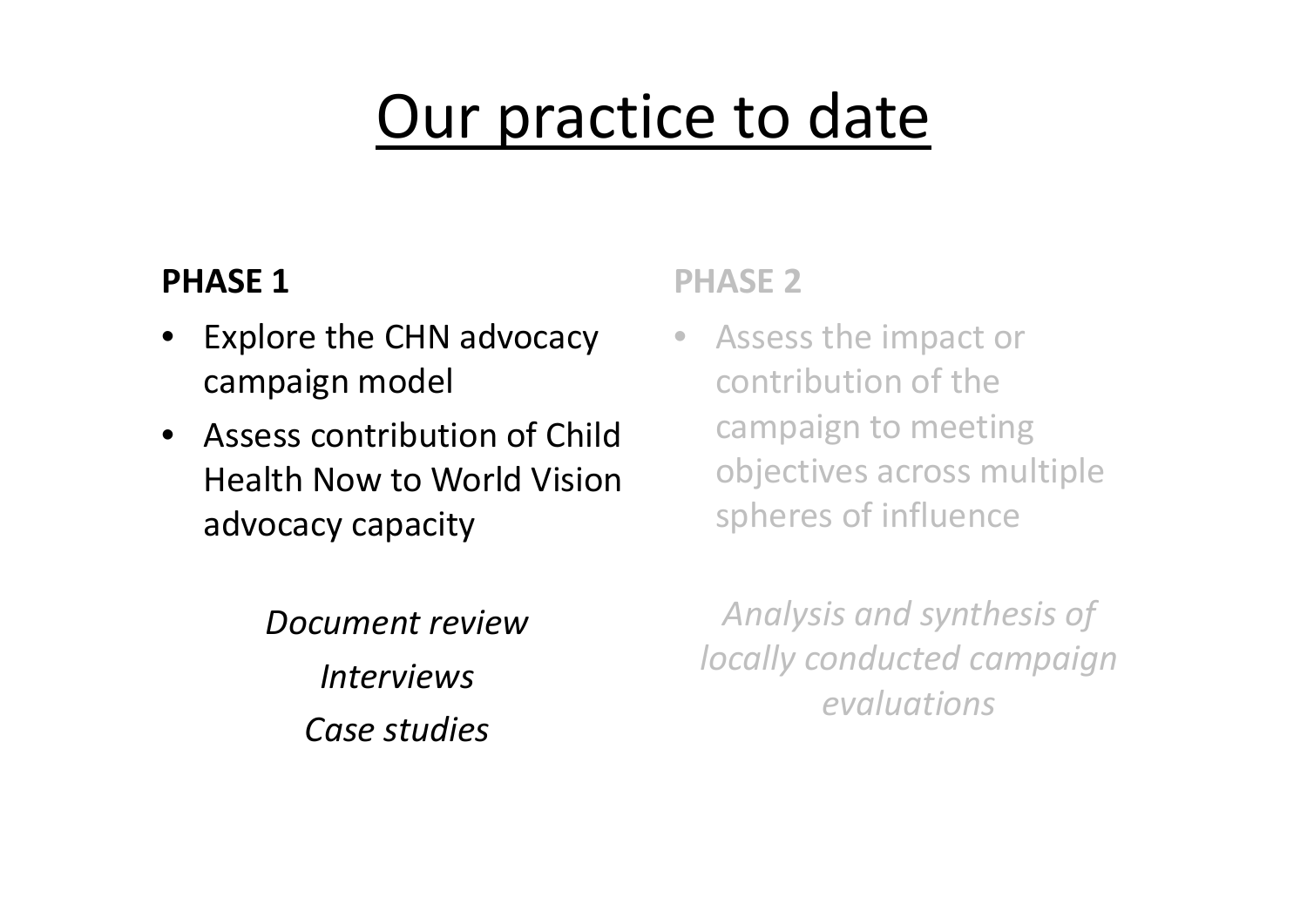# Lessons learned so far on the practice of the Theory of Change approach

1. Helps manage and make sense of diverse and multitude of reporting and stakeholder perceptions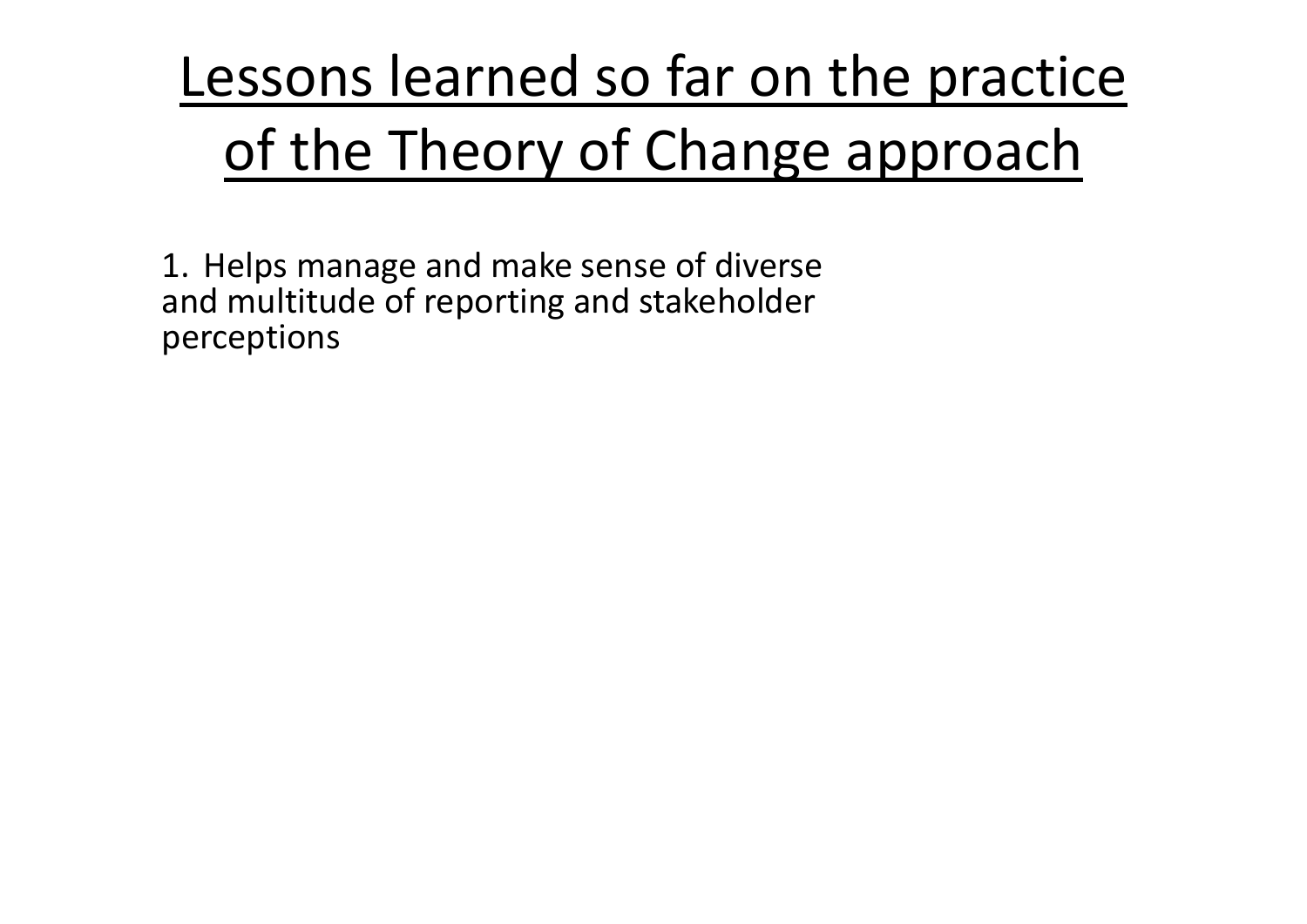Lessons learned so far on the practice of the Theory of Change approach

- 2. Identifying reported results is relatively easy to do
- 3. Identifying reported linkages is relatively easy to do



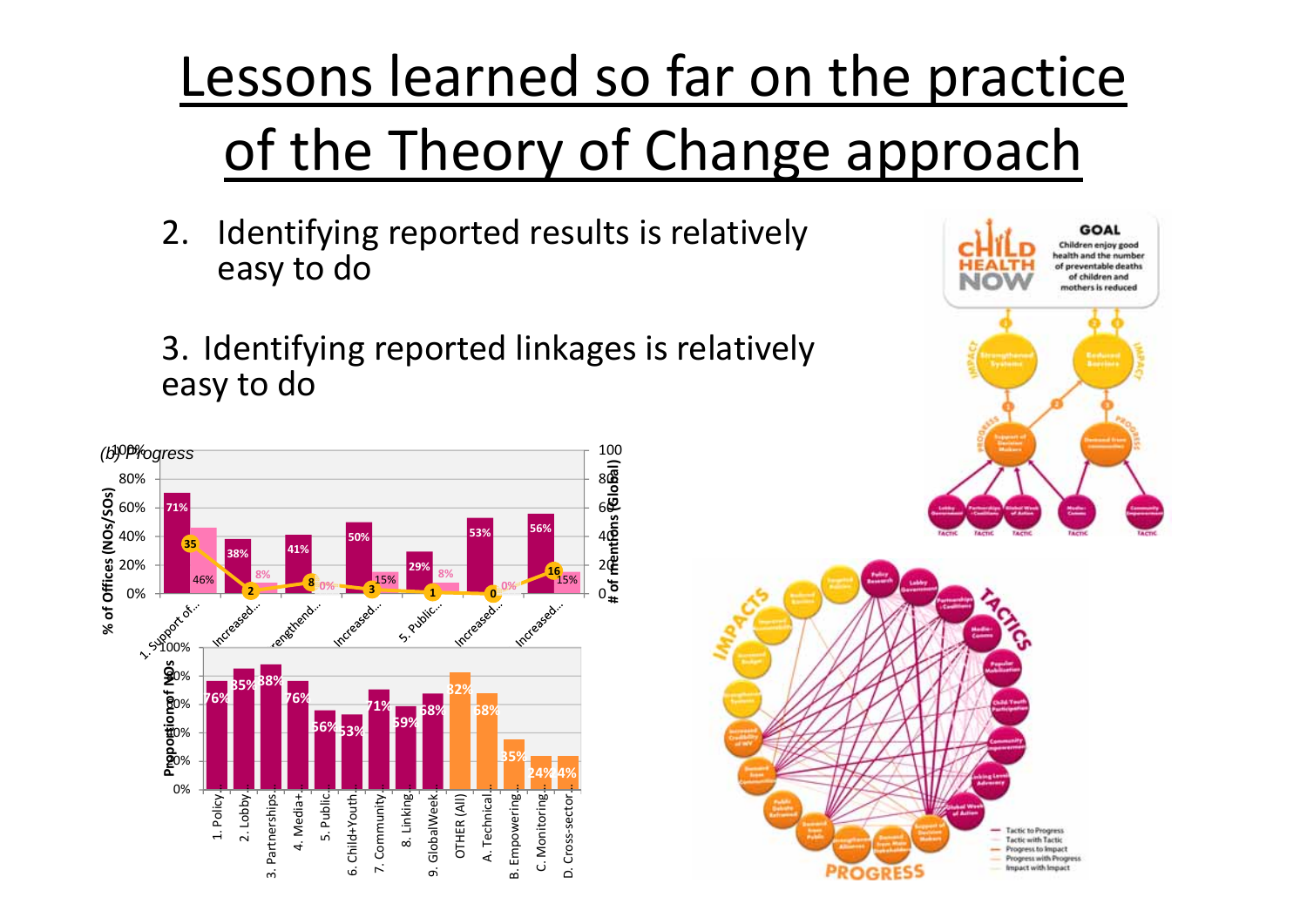# Lessons learned so far on the practice of the Theory of Change approach

- 1. Helps manage and make sense of diverse and multitude of WV reporting and stakeholder perceptions
- 2. Identifying results is relatively easy to do
- 3. Identifying linkages is relatively easy to do
- 4. Contribution analysis is more challenging!!
- 5. Mixed method approach works well
- 6. There is <sup>a</sup> need for phased approach for evaluation